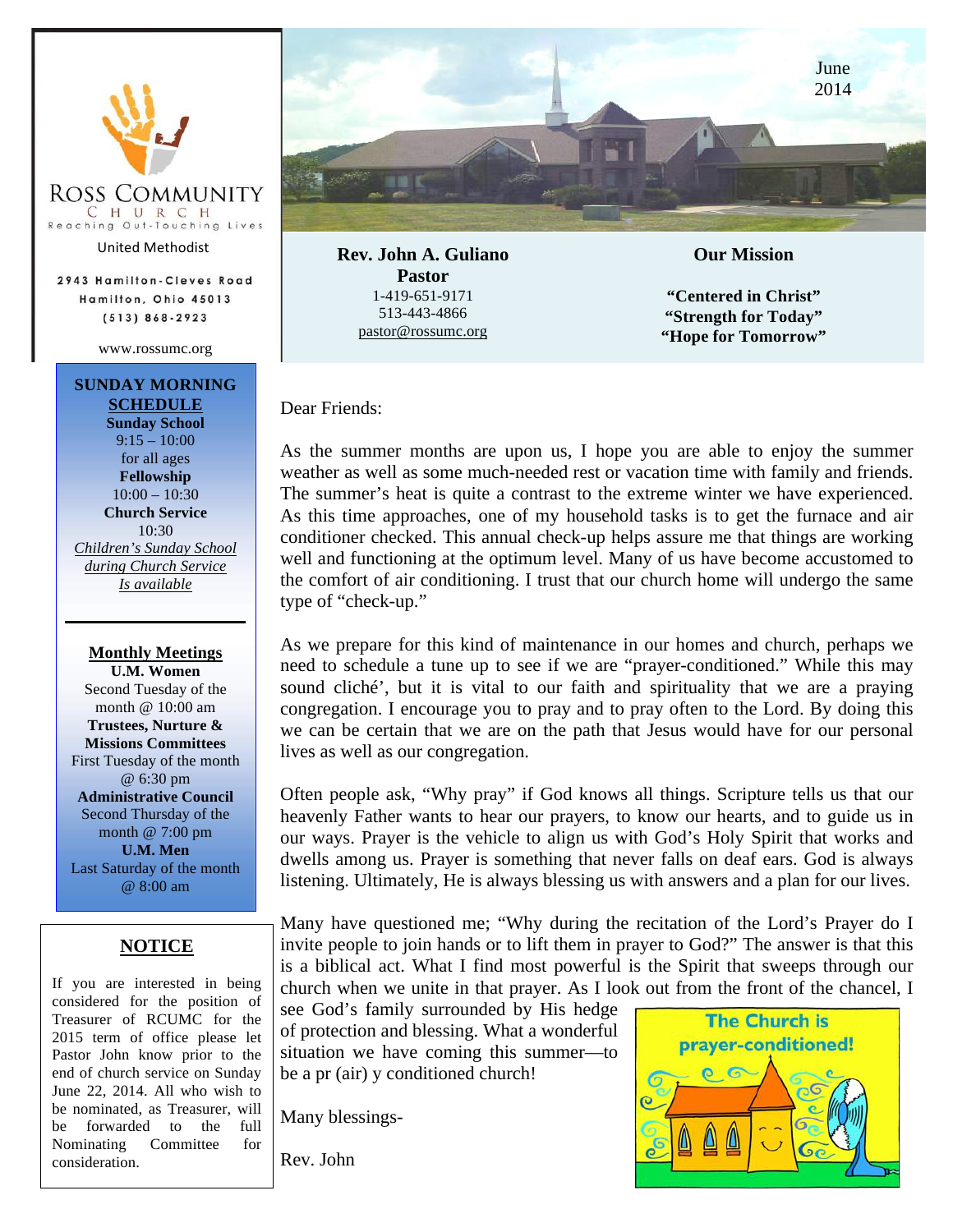# MMUNIT **CHU** Information Page

### **CONTACTS**

**Pastor**: Rev. John A. Guliano 1-419-651-9171 513-443-4866

**Lay Leader**: Jim Rechel **Assistant Lay Leader**: Leroy Singleton **Music Director**: Sally Rechel **Pianist**: Lori Campbell / Craig Eppich **Cornett**: Karen Auffinger **Drums**: Chip Schoepf **Nursery Attendant**: Robin Montgomery (Ages birth through four years) **Prayer Chain:** Vicky Foster 513-738-3748 **Newsletter**: Phil Brown 513-868-2338 rcumcnewsletter@gmail.com



*Submitted by Sandy Hogeback*

### **COME ONE…COME ALL………**

Come join us for Sunday School Class at 9:15 AM on Sunday mornings. We have teachers that are waiting for you to be a part of the class. The teachers are excited about sharing the stories from the bible with all of you. Let's bring someone to Sunday School and to Church.



Please send your e-mail address to rcumcnewsletter@gmail.com if you would prefer to receive your issue of The Ross Community United Methodist Church Newsletter by e-mail.

*Please put RCUMC Newsletter in the subject line.* Thank You, Editor

### **COMMUNION**

If you are **home bound** and would like to **receive communion** please contact the church office at (513) 868-2923. Rev John Guliano or Lay Leader Jim Rechel will return your call.

### **"Prayer Shawl Ministry"**

**Please spread the word: ------** If anyone has a family member, friend, etc. that is gravely ill, please let me know in the Sunday service, or email me at www.carolfarmer90@yahoo.com. Also contact me for more information. This program is 100% voluntary, and the Church has not spent a penny. We can also use more volunteers. Have a great day in the Lord.

*Submitted by Carol Farmer*

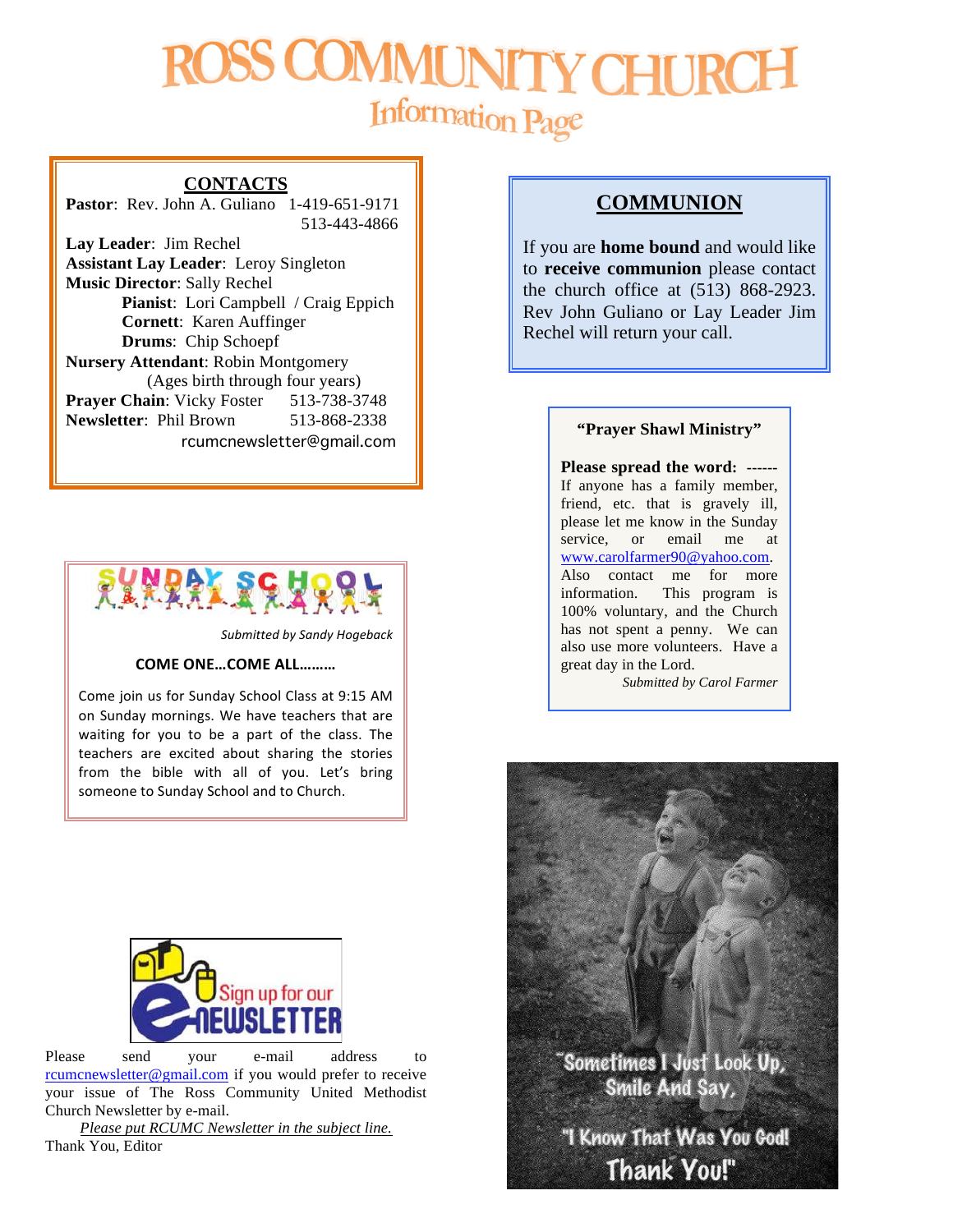

*Submitted by Judy Kottman*

A huge **"Thank You"** to everyone who helped make the Annual Yard Sale a success. We appreciate the donations, the time you gave to help organize and also your participation the day of the sale.

**Graduates Honored**: Sunday June 1 we had the honor of recognizing the following graduates: **High School Graduates:** Samantha Beckman, Carolyn Conrad, Kylie Foxx, and Clint Oliver**. College Graduates:** Zach Foxx and Alex Oliver.



### **SONTREASURE ISLAND VBS** - JULY 15, 16, 17 - 6:00 TO 8:00 PM

And

### SUNDAY JULY 20 - 10:30 AM

### FAMILIES INVITED FOR CHILDREN'S PROGRAM, LUNCH AND GAMES

The planning is well under way following our first VBS meeting. A list of those who volunteered to be leaders in each category follows:

> Bible Stories: Debbie Kunick and Sharon Mortimer. Games: Vicky Foster and Linda Kunick Crafts: Sandy Hogeback and Brenda Brown Snacks: Brenda Oliver Music: Lori Campbell and Sally Rechel Registration: Judy Creasy

There is a **need for additional helpers** for each category; plus working in registration, security, first aid and as floaters. We are in need of Group Leaders, whose duties would be to greet the children in your group and escort them through the various activities, then make certain they are returned to the correct parent at the end of the evening. We would love to see our youth and those with younger families get involved. We will be available to answer any questions you may have regarding each area and you may sign-up or call the leader for the area of interest or phone **Nancy Beckman or Judy Kottman**. We will gladly accept those who may volunteer for a night or some early preparation. We pray that you may set time aside to volunteer for VBS. **Every little bit helps.**

If you have friends, neighbors or family members interested in having their children attend VBS, please pick up a flyer/registration form at Sunday Worship and pass it on to them.

**5th Sunday**--June 29 – Please mark your calendars. More information will follow as plans are confirmed.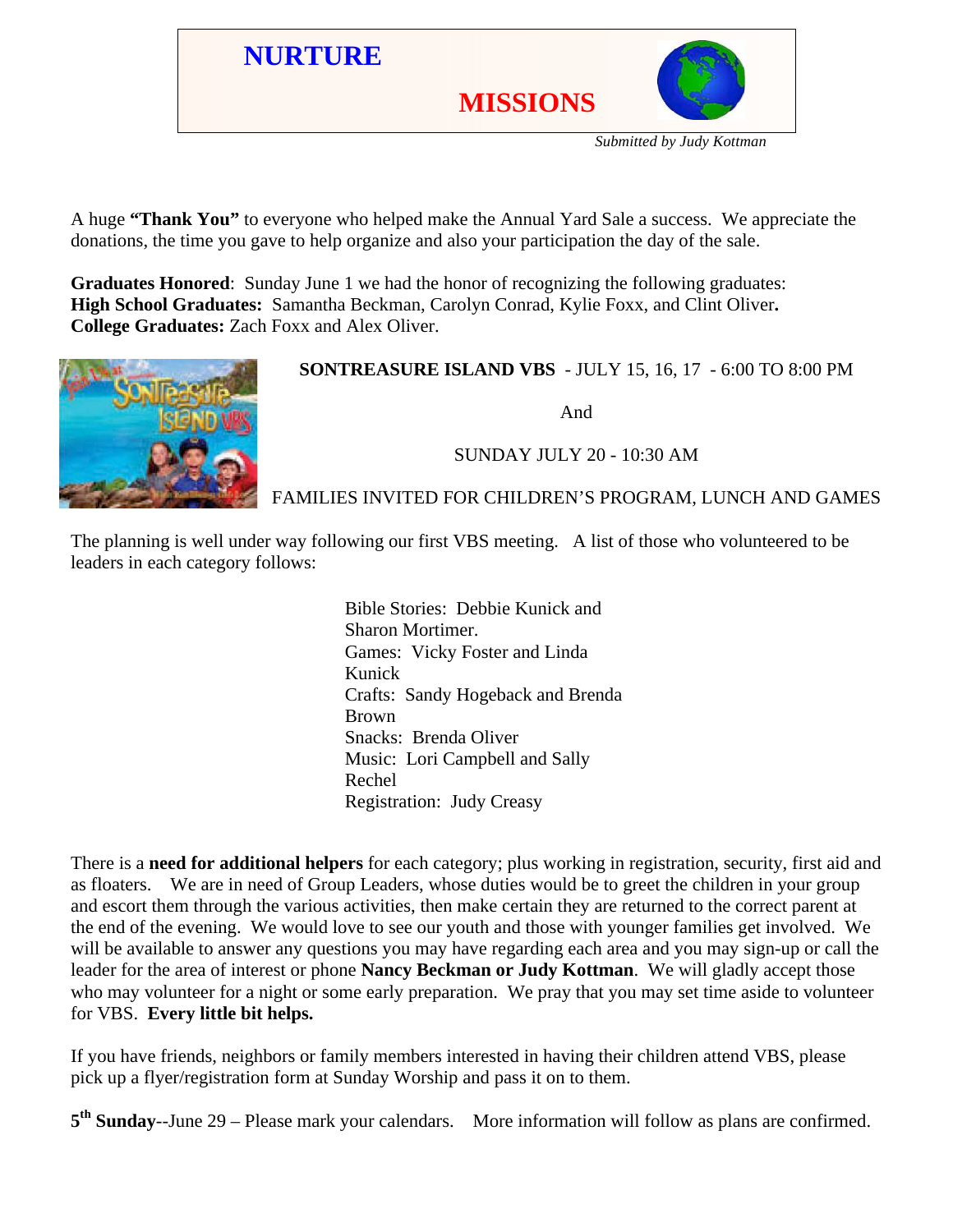### **United Methodist Women**



### Submitted by: Judy Creasy

The UMW women are awarding four scholarships to college students: Samantha Beckman, Alden Burch, Carolyn Conrad and Clint Oliver. They are being presented on Sunday, June 1, 2014.

Remember to bring your old eyeglasses to church for a donation to a third world country missions group.

This coming summer, the women will be having Latin Dance workout classes at the church. The classes will be held on Wednesday evenings; June 4<sup>th</sup>, 11<sup>th</sup>, 18<sup>th</sup>, and July  $2^{nd}$  &  $9^{th}$ . The five workout sessions will be from 6:30PM until 7:15PM, with Jody Mangino teaching the classes. Sign up with Linda Estep anytime.

On Tuesday August  $12<sup>th</sup>$ , the UMW women will be getting together for dinner, 6:30PM at Symmes Tavern in Fairfield. Please mark your calendars.

# Worship

|     | .Iune               |
|-----|---------------------|
| 1   | Wes Flannery        |
| 8   | <b>Roger Creasy</b> |
| 15  | Jim Rechel          |
| 22. | Leroy Singleton     |
| 29  | Debbie Gilman       |
|     |                     |
|     | July                |
| 6   | Nancy Beckman       |
| 13  | Phil Brown          |
| 20  | Greg Conrad         |
| 27  | <b>Wes Flannery</b> |





# **Ushers & Greeters**

#### **June**

- 1 Roger & Judy Creasy
- 8 Phil & Brenda Brown
- 15 Debbie Gilman & Lois Lynch
- 22 Wayne & Linda Estep<br>29 Butch & Trev Foster
- Butch & Trey Foster

### **July**

- 6 Butch & Trey Foster
- 13 Jerry & Betty Merz
- 20 Jim Rechel & Phil Brown
- 27 Bill & Brenda Oliver

If you wish to be included on the Ushers & Greeters list please contact Lay Leader Jim Rechel or Asst. Lay Leader Leroy Singleton.

### **CONTINUING PRAYERS**

Continuing prayers for the vision of Ross Community United Methodist Church, our President, our Nation and our military personnel, Pastor John and Lisa, Pastor Kyle and Karen, Pastor Grant and Ann, Bev Papet, Gary Brown (ongoing heart problems), Vicki Hilton, Dorothy



Gard, Steve and Linda Jacobs, Jake Phelps and family, Jo and Randy Anderson's great grandson Tyson and family, Jo and Randy Anderson, Bill and Linda Wright's sister-in-law, Don and Annette Hegner (ongoing health issues), Lois Gleason, Earl Whirls and family, Dave and Judy Wilson and family, Betty Merz, Robin Montgomery and LP, PD, PH, JS and MD Family.

**If you know of additions or deletions, please see or call Vicky Foster – 738-3748.** Please give your e-mail address to Vicky for the Prayer Chain.

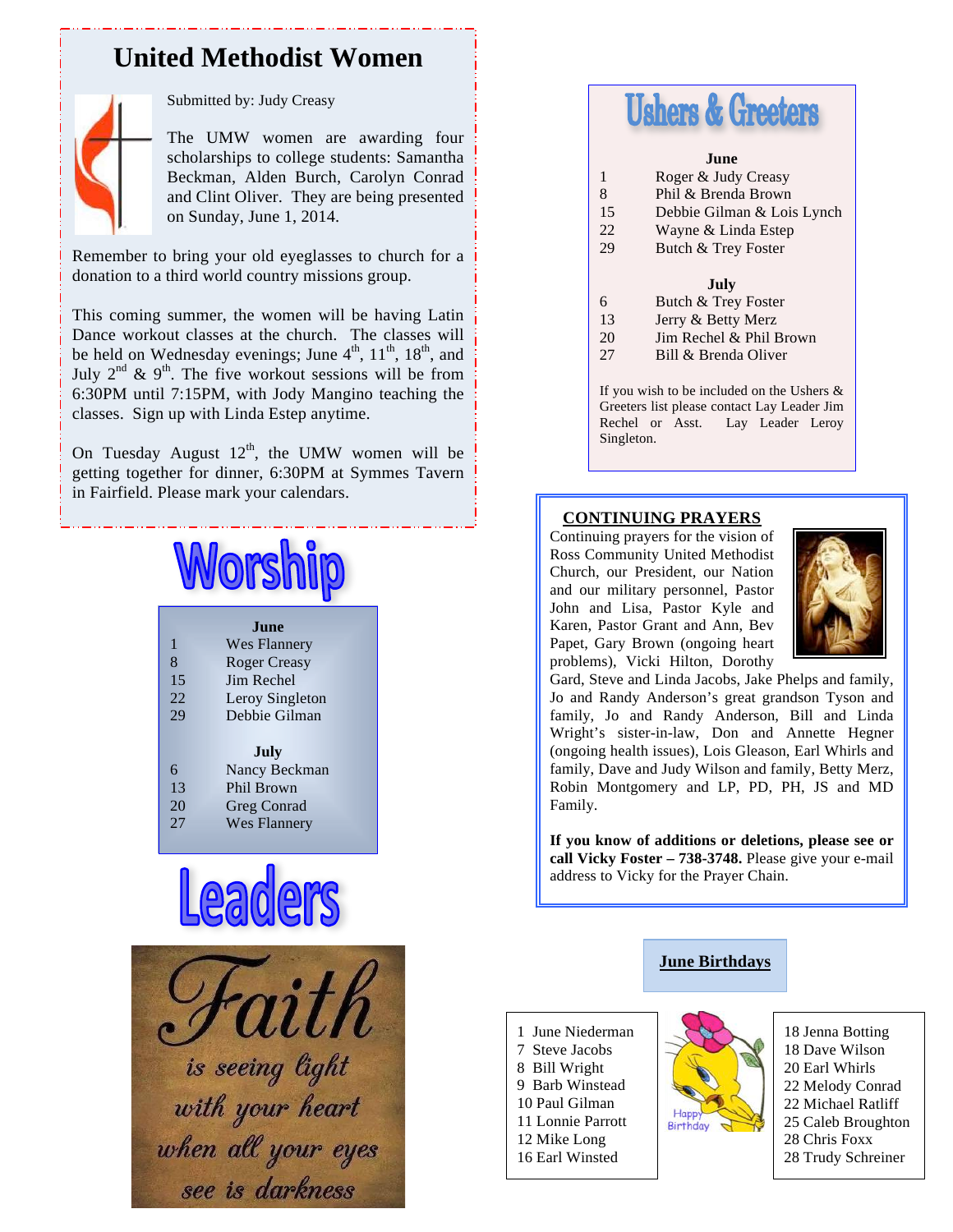

I would like everyone to know of a program that provides, dental services for children with developmental disabilities.

Tom Bevington is the "Dr. Of Smiles" area representative for The

Grotto's of North America and as the representative he hopes to increase the number of children that are helped with dental care through the Grotto.

The program provides all types of care from routine check-ups to repair of cleft palate with no cost to the family. If anyone would like more information, or know of someone who would be able to use the dental services please call Tom Bevington at 513- 673-1064.

 *Submitted by Wanda Bevington*



Can you find the words associated with the coming of Spring?

| P                          | s | C | x | X.  | G | N  | T  | А            | в | N | ĸ | E            | А | M | x | w  | APRIL<br><b>BASEBALL</b>          |
|----------------------------|---|---|---|-----|---|----|----|--------------|---|---|---|--------------|---|---|---|----|-----------------------------------|
| x                          | 7 | x | R | н   | w | J. | G  | $\mathbf{I}$ | S | А | G | D            | F | п | Τ | C  | <b>BLOSSOMS</b><br><b>BUDS</b>    |
| L                          | F | G | F | N   | п | S  | О  | н            | x |   | P | v            | Υ | N | s | v  | <b>FLOWERS</b>                    |
| в                          | T | F | Τ | н   | т | S  | Ω  | Ι            | D | R | Ω | R            | D | А | F | Ω  | GARDENING<br>GREEN                |
| M                          |   | в | Τ | w   | s | w  | x  | н            | н | w | A | S            | Τ | А |   | Q  | GROWING<br>KITE                   |
| А                          | Ω | F | F | Ω   | F | F  | N  | O            | Q | P | 7 | T            | м |   | в | R  | <b>MARBLES</b><br>MARCH           |
| R                          | G | ı | м | R   | Ω |    | F  | v            | w | D | ĸ | v            | N | 7 | R | S  | MAY<br><b>NESTING</b>             |
| C.                         | N | s | s | м   | w | Ω  | s  | R            | w | Т | в | п            | D | s | А | S  | <b>PUDDLES</b>                    |
| н                          | T | G | ı | w   | Y | w  | т  | в            | т | Τ | N | Υ            | v | F | M | O  | RAIN<br>ROBIN                     |
| т                          | N | C | Ω | н   | 7 | F  | I  | E            | Y | C | А | Q            | w | N | S | ĸ  | <b>SHOWERS</b><br><b>SUNSHINE</b> |
| v                          | F | S | т | S   | J | R  | N  | F            | R | м | v | Y            | т | ı | F | в  | WINDS                             |
| S                          | D | т | в | ' ' | L | S  | G  | т            | w | Υ | S | н            | Ι | т |   | в  |                                   |
| Ω                          | R | Ζ | s | G   | N | T  | w  | Ω            | R | G | U | L            | E | в | D | Z  |                                   |
| Ω                          | А | G | R | E   | E | N  | L  | L            | А | в | E | S            | А | в | D | J. |                                   |
| R                          | G | в | 7 | L   | Y | А  | -C | I            | ĸ | w | O | $\mathbf{L}$ | R | O | U | Ω  |                                   |
| S                          | 7 | x | А | F   | N | м  | G  | D            | Ω | x | w | P            | s | Ω | P | Ω  |                                   |
| w                          | 7 | ĸ | R | F   | N | T  | н  | S            | N | U | s | T            | T | Y | P | в  |                                   |
| All A <b>bo</b> ut Puzzles |   |   |   |     |   |    |    |              |   |   |   |              |   |   |   |    |                                   |
|                            |   |   |   |     |   |    |    |              |   |   |   |              |   |   |   |    |                                   |

puzzles.about.com





- 
- **22 Dodd & Katrina Rheinfrank**
	- **29 Mike & Krista Long**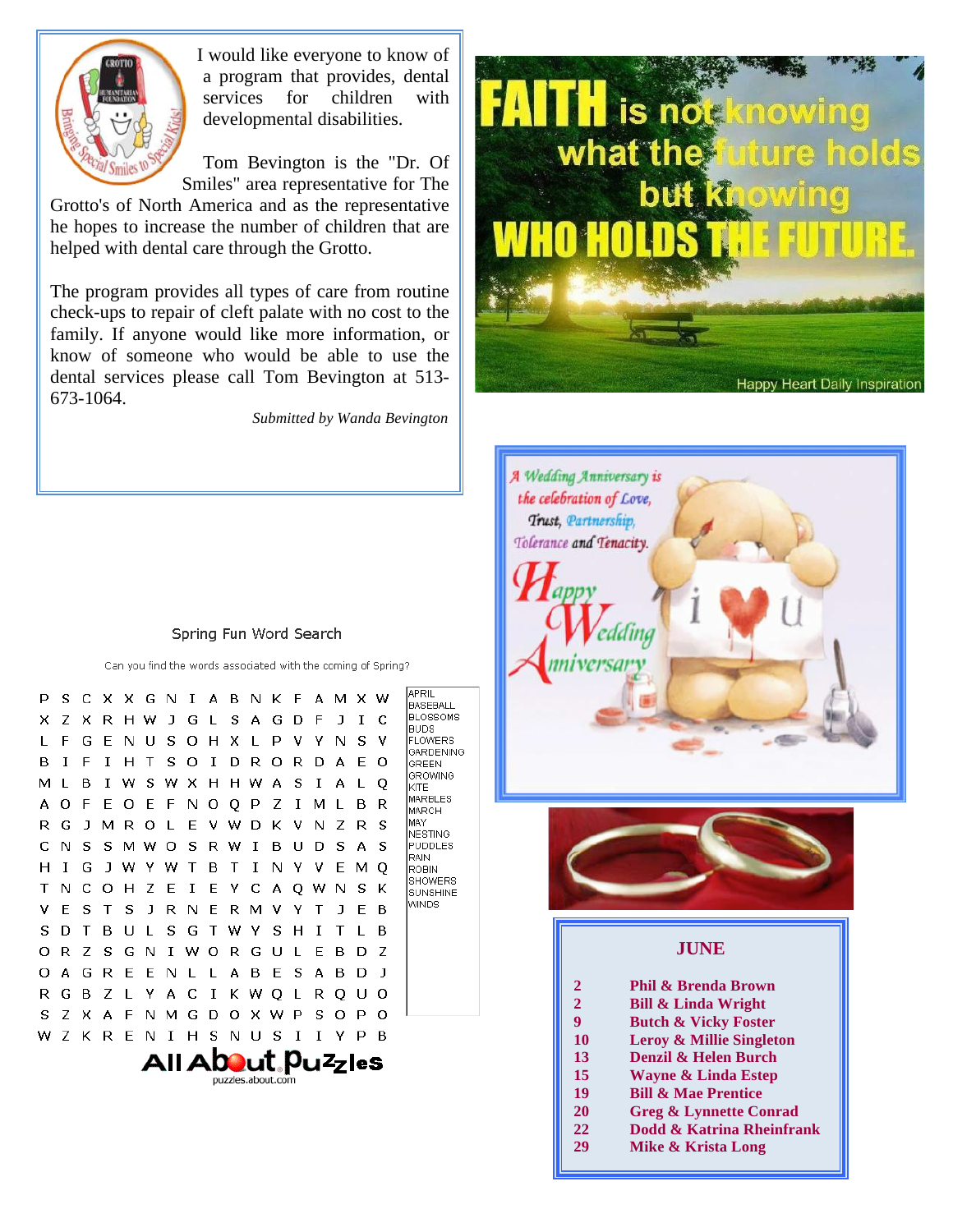### **Bible Crossword Puzzle #9**

### **Across**

1. ON THE WILLOWS IN THE MIDST OF IT, WE  $U$ OUR HARPS. (PSALMS 137:2)

5. I HAVE WINNOWED THEM WITH A IN THE GATES OF THE LAND; I HAVE BEREAVED [THEM] OF CHILDREN, I HAVE DESTROYED MY PEOPLE; THEY DIDN'T RETURN FROM THEIR WAYS, (JEREMIAH 15:7)

8. AT THAT TIME YAHWEH SPOKE BY ISAIAH THE SON OF AMOZ, SAYING, "GO, AND THE SACKCLOTH FROM OFF YOUR WAIST, AND TAKE YOUR SHOES FROM OFF YOUR FEET." HE DID SO, WALKING NAKED AND BAREFOOT. (ISAIAH 20:2)

10. THUS THEY RETURNED US ANSWER, SAYING, WE ARE THE SERVANTS OF THE GOD OF HEAVEN AND EARTH, AND ARE BUILDING THE HOUSE THAT WAS BUILT THESE MANY YEARS \_\_\_ , WHICH A GREAT KING OF ISRAEL BUILT AND FINISHED. (EZRA 5:11)

11. THEY ALSO WHO \_\_\_ IN SPIRIT WILL COME TO UNDERSTANDING, AND THOSE WHO GRUMBLE WILL RECEIVE INSTRUCTION." (ISAIAH 29:24)

12. AND THE GOLD BY WEIGHT FOR THE S OF SHOW BREAD, FOR EVERY TABLE; AND SILVER FOR THE TABLES OF SILVER; (1 CHRONICLES 28:16)

14. THESE TWENTY YEARS I HAVE BEEN IN YOUR HOUSE. I SERVED YOU FOURTEEN YEARS FOR YOUR TWO DAUGHTERS, AND SIX YEARS FOR YOUR FLOCK, AND YOU HAVE CHANGED MY WAGES \_\_ TIMES.  $(GENFSIS 31:41)$ 



### Copyright 2009 ClassHelper.org.

15. HE DRANK OF THE WINE AND GOT DRUNK, HE UNCOVERED WITHIN HIS TENT. (GENESIS 9:21) 16. IT HAPPENED AT THE \_\_ OF FORTY DAYS, THAT NOAH OPENED THE WINDOW OF THE SHIP WHICH HE HAD MADE, (GENESIS 8:6)

IT WITH SILVER AND WITH GOLD: THEY FASTEN IT WITH NAILS AND WITH HAMMERS, THAT IT NOT **19. THEY** MOVE. (JEREMIAH 10:4)

22. IT IS A SNARE TO A MAN TO MAKE A RASH DEDICATION, THEN \_\_\_\_\_ TO CONSIDER HIS VOWS. (PROVERBS  $20:251$ 

24. BEHOLD, SEVEN OTHER CATTLE CAME UP AFTER THEM OUT OF THE RIVER, UGLY AND THIN, AND STOOD BY THE OTHER CATTLE \_\_ THE BRINK OF THE RIVER. (GENESIS 41:3)

25. HE WHO IS EIGHT DAYS OLD WILL BE CIRCUMCISED AMONG YOU, EVERY MALE THROUGHOUT YOUR

GENERATIONS, HE WHO IS B. N IN THE HOUSE, OR BOUGHT WITH MONEY FROM ANY FOREIGNER WHO IS NOT OF YOUR SEED. (GENESIS 17:12)

26. THE ALSO OF THE ADULTERER WAITS FOR THE TWILIGHT, SAYING, 'NO EYE SHALL SEE ME.' HE DISGUISES HIS FACE. (JOB 24:15)

28. HE SHALL KILL THE LAMB OF THE TRESPASS OFFERING. THE PRIEST SHALL TAKE SOME OF THE BLOOD OF THE TRESPASS OFFERING AND PUT IT ON THE TIP OF THE RIGHT EAR OF HIM WHO IS TO BE CLEANSED, AND ON THE THUMB OF HIS RIGHT HAND, AND ON THE BIG \_\_ OF HIS RIGHT FOOT. (LEVITICUS 14:25)

29. I\_\_\_\_ DOWN THE PEOPLES IN MY ANGER, AND MADE THEM DRUNK IN MY WRATH, AND I POURED OUT THEIR LIFEBLOOD ON THE EARTH. (ISAIAH 63:6)

31. THE UGLY AND THIN CATTLE ATE UP THE SEVEN SLEEK AND FAT CATTLE. SO PHARAOH . (GENESIS 41:4) 33. IF THE WOMAN ISN'T WILLING TO FOLLOW YOU, THEN YOU SHALL BE CLEAR FROM THIS MY OATH. ONLY YOU SHALL NOT BRING MY \_\_ THERE AGAIN." (GENESIS 24:8)

34. THIRTY MILK CAMELS AND THEIR COLTS, FORTY , TEN BULLS, TWENTY FEMALE DONKEYS AND TEN FOALS. (GENESIS 32:15)

35. THEY SAID, "STAND BACK!" THEY SAID, "THIS ONE FELLOW CAME IN TO LIVE AS A FOREIGNER, AND HE APPOINTS HIMSELF A JUDGE. NOW WILL ..... DEAL WORSE WITH YOU, THAN WITH THEM!" THEY PRESSED HARD ON THE MAN LOT, AND DREW NEAR TO BREAK THE DOOR. (GENESIS 19:9)

36. YOU SHALL SURELY LET THE \_\_\_ GO, BUT THE YOUNG YOU MAY TAKE TO YOURSELF; THAT IT MAY BE WELL WITH YOU, AND THAT YOU MAY PROLONG YOUR DAYS. (DEUTERONOMY 22:7)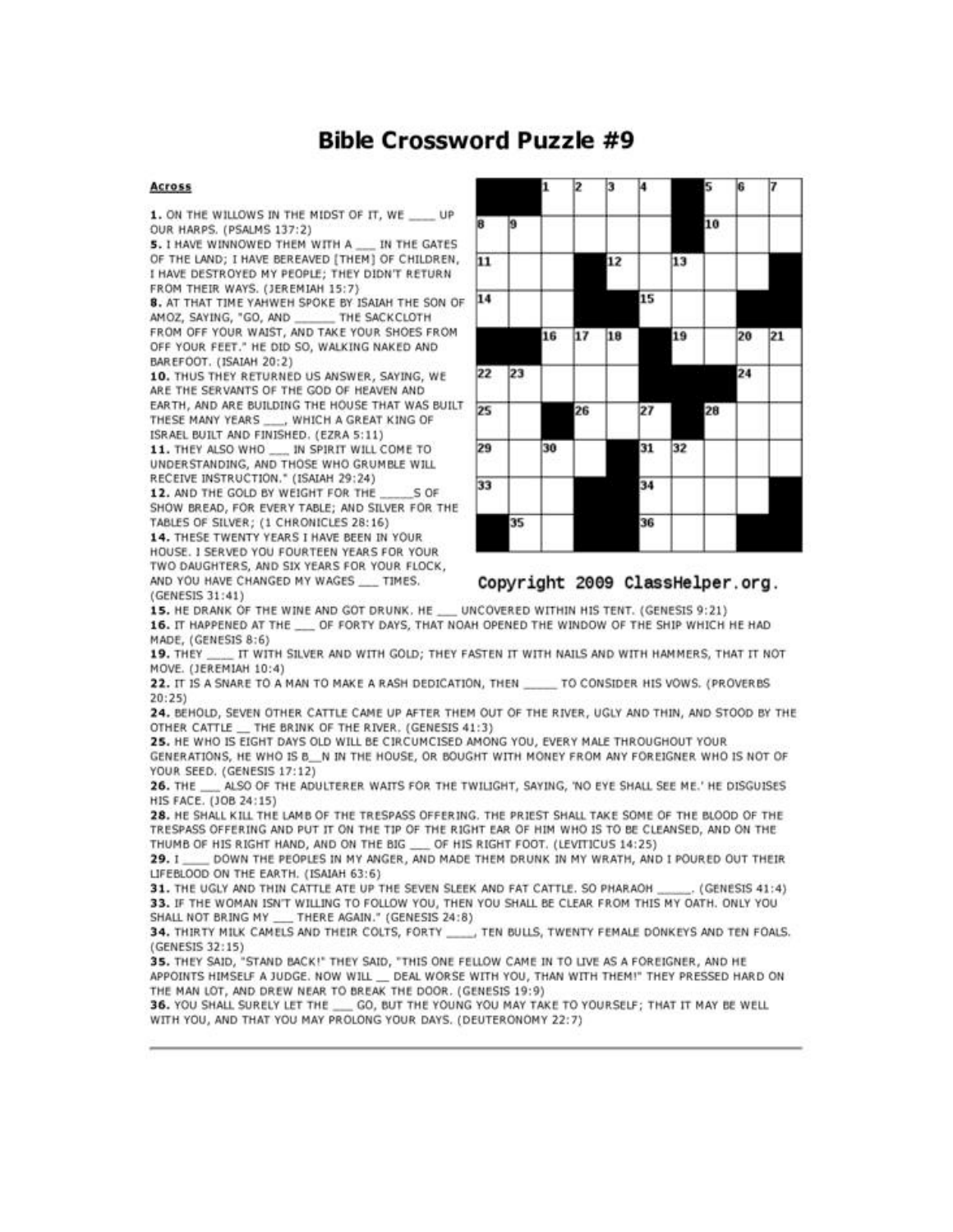

# **"SonTreasure Island" Vacation Bible School**

## **--Where Kids Discover God's Love—**

**At**

# **Ross Community United Methodist Church**

2943 Hamilton-Cleves Road (just north of Ross High School)



Tuesday, **July 15** Wednesday, **July 16** Thursday, **July 17 6:00 to 8:00 p.m.**

### **Family Presentation Sunday, July 20, at 10:30 a.m. Service Followed by food, fun and games.**

At SonTreasure Island, kids will learn about God's Love for everyone! For two hours each evening they will be Cast Aways in a tropical setting. We will have a great time with lively songs, creative crafts, exciting games, Bible stories and tasty tropical snacks…it will be exciting!

SonTreasure Island is for kids age 4 through kids going into the sixth grade. Junior and Senior High School and College students are welcome to work as helpers and participate in Mission activities.

You may register on line at the church website www.rossumc.org under VBS registration or pick up a registration form at the box located at the church entry.

### **For additional information please call 513-868-2923 and we will return your call a.s.a.p.**

Copy and past the below address to your web browser for a google map location of Ross Community United Methodist Church.

https://www.google.com/maps/place/2943+Hamilton+Cleves+Rd/@39.3428447,- 84.6243526,13z/data=!4m2!3m1!1s0x884037e987b6a041:0x924c9cfb404a00e3